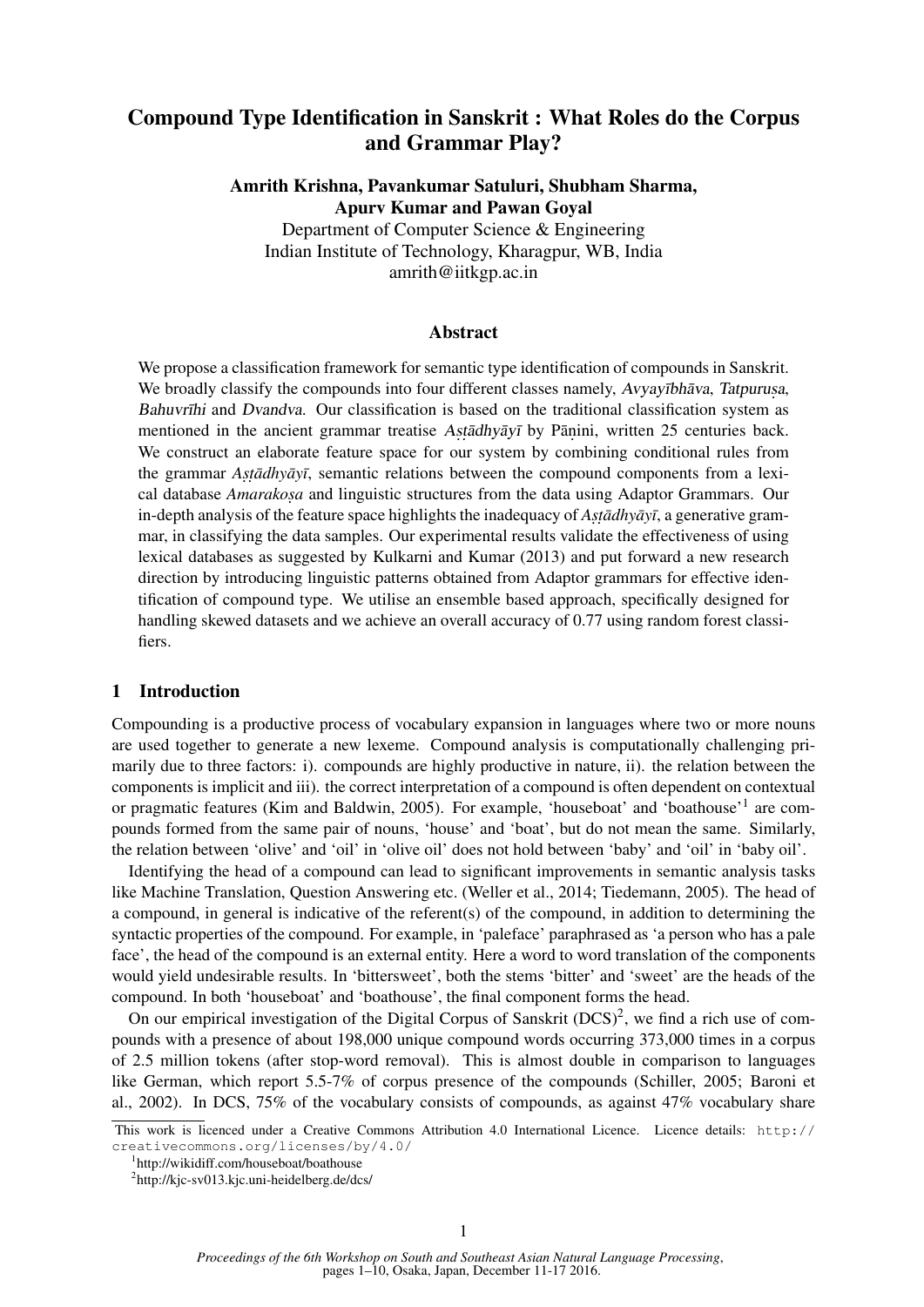(Baroni et al., 2002) of compounds in German. We also find that 43% of the 66,000 lemmas in the corpus vocabulary were part of the compound formation as compared to  $3-4\%$  in English (Séaghdha and Copestake, 2013). In Sanskrit literature, especially in poetry, use of long compounds with multiple components is common. In DCS, more than 41 % of compounds have 3 or more components. For example, "pravaramukuṭamaṇimarīcimañjarīcayacarcitacaraṇayugalaḥ" is an exocentric compound used from the text "Pañcatantram (kath āmukham)" which translates to "The pair of whose feet was covered with a stream of rays originating from the gems in wreaths of eminent noble kings". This compound is composed of 9 components (Krishna et al., 2016).

Astadhyayī, an ancient grammar treatise on Sanskrit, discusses the generation of four broad classes of compounds, namely, *Avyayībhāva*, *Tatpurusa*, *Bahuvrīhi* and *Dvandva*. We propose a classifier model to identify the semantic type of Sanskrit compounds i.e. one of the four classes. We find that the aforementioned notion of 'head' in compounds is discriminative as per this categorization. For our classification task, we successfully combine features extracted from rules in *Astadhyayi*, taxonomy information and semantic relations inferred from *Amarakosa´* ontology (Nair and Kulkarni, 2010), and linguistic structural information from the data using Adaptor grammar (Johnson et al., 2006). We perform an in-depth analysis of the performance of the system and highlight where the existing rules of *Astadhyay*, a generative grammar, are inadequate in classifying the data samples and show how additional features help us improve the performance of the classifier, by using our results obtained on a held-out dataset.

#### 2 Compounds in Sanskrit

The compounds in Sanskrit exhibit numerous regularities that characterise them (Gillon, 1991). Compounds in Sanskrit are concatenative in nature, with a strict preference for the ordering of the components. A generated compound is treated as a fully qualified word (pada), such that the compound is subject to all the inflectional and derivational modifications applicable to nouns. Affixation occurs at the end of the compound similar to languages like that of Greek and not within the components (Ziering and van der Plas, 2016; Gillon, 1991). Any compound can be analysed by decomposing it into two immediate component nouns.

Linguists in Sanskrit have deeply discussed exceptions for the aforementioned regularities leading to different categorisations and further sub-categorisations of the compound types (Kulkarni and Kumar, 2013; Gillon, 2009). We only consider the four broad categorisations of the compounds. We now explain four classes of compounds and discuss various discriminative aspects about the broad level classes that we can abstract out from the generated forms and use in our system. In Sanskrit Grammar, compounds are classified into four general categories, namely,  $Avyay\bar{v}hh\bar{a}v\bar{a}$ ,  $Tatpurusa$ ,  $Bahuvr\bar{t}hi$  and  $Dvandva$ .

- 1. *Avyayībhāva* Compounds In *Avyayībhāva* compound, the first component is an indeclinable or *avyaya*, which generally forms the head of the compound. The compound so generated will also become an indeclinable. For instance, in *'upakrsnam'* (near to *Krsna*), the word *'upa'* (near) is an indeclinable and the second component '*krsna*' bears an inflectional affix, but the compound becomes an indeclinable.
- 2. *Tatpurusa* Compounds or Determinative compounds They are endocentric compounds in which the second component is generally the head of the entire compound. For example, the phrase '*rājñah purusah*' (King's man) yields *rājapurusah*. The second component, '*purusah*' forms the head in the canonical paraphrase and hence the head of the compound (Gillon, 1991). The relation between the components is marked by the genitive case inflection of the first component *rājñah*. *Tatpurusa* compounds constitute a distinctive sub-categorization, namely, Descriptive compounds or *Karmadhāraya*. In *karmadhāraya* compounds, one of the components needs to be an adjective and it is observed that generally the adjective comes as the first component. For example, in '*nīlameghah*' (blue cloud) the first component, '*nīla*' (blue), is qualifying the head word, '*megha*' (cloud).
- 3. *Bahuvr¯ıhi* Compounds or Exocentric Compounds When the components in the compound refer to some external entity, say a person or an object, we call it a *Bahuvrīhi* compound. Here, the referent of the compound becomes the head of the compound. For example, '*p* $\bar{t}$  *ambarah*' is paraphrased as '*pītām ambaram yasya sah*'. Here the words *pītam* (yellow) and *ambaram* (cloth) together form the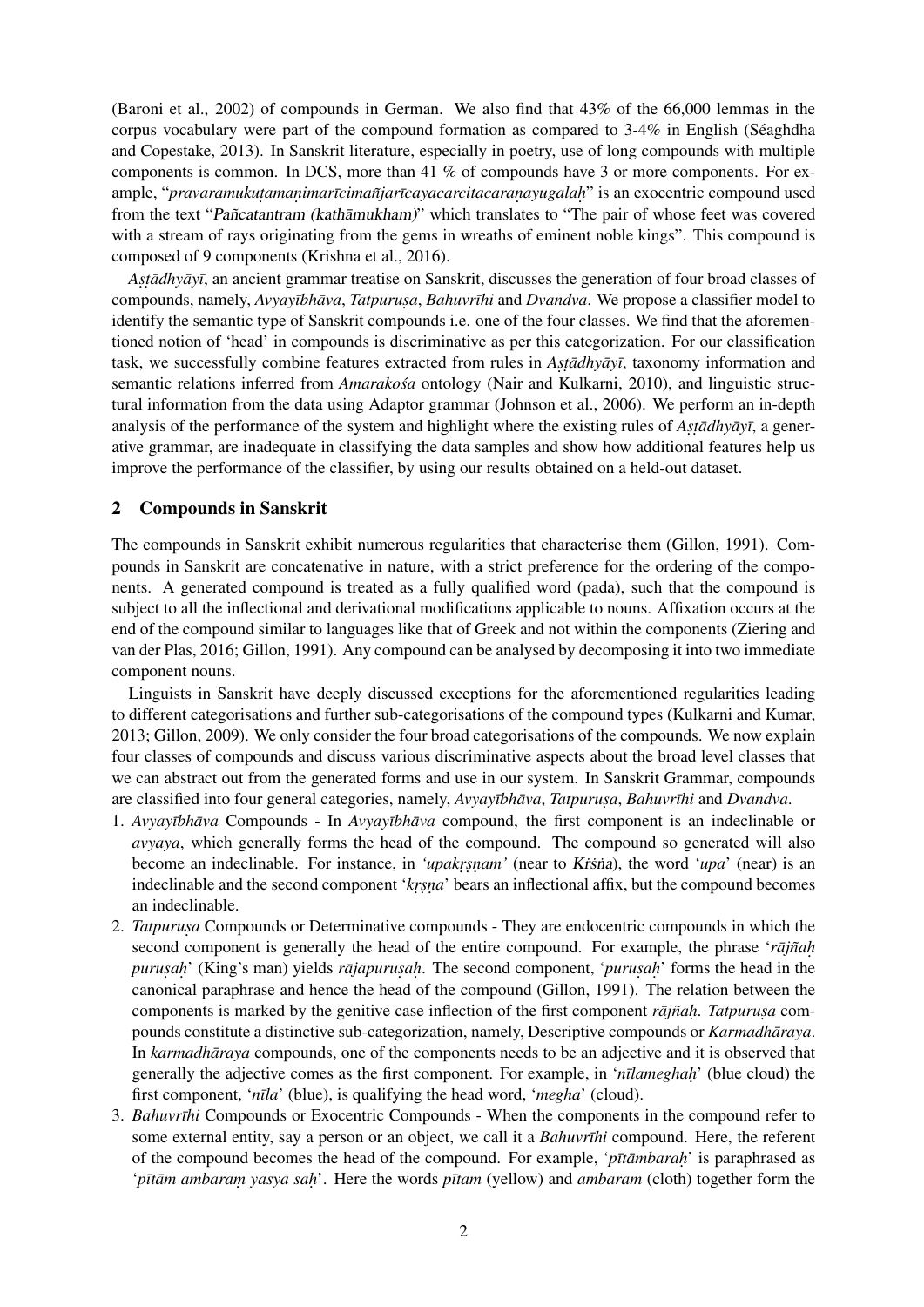compound referring to the Lord Vishnu. In absence of the paraphrase, the referent or headword often needs to be inferred from the context in which the compound is used. However, the gender differences between the final component and that of the compound is a convenient heuristic that can be used to identify the compound type in some of the cases (Goyal and Huet, 2013).

4. Dvandva or Copulative compounds - They are conjunctive compounds where the components are compounded to show the collectiveness of the individuals. The components involved may be nouns or adjectives. Since the components share a conjunctive relation, often multiple components are compounded together in a single process. In *Dvandva* compounds, the compound generally assumes the gender of the final component. But deciding the final component can be tricky especially in a free word order language like Sanskrit. For example, a *Dvandva* compound formed from the paraphrases 'pita ca mata ca' and 'mata ca pita ca' (mother and father) will always be of the form '*matapitarau*', which is in masculine due to the masculine noun *pita* (father), but will never be '*pitamatarau*', which should be in feminine gender. The formation of the latter is prohibited in the grammar, thereby eliminating the possibility of a conflict.

It is often observed that the same pair of components can generate compounds belonging to different semantic types. For example, *pītāmbarah (Lord Vishnu)* and *pītāmbaram (yellow cloth)* are *Bahuvrīhi* and *Tatpurusa* compounds respectively, formed from the same components, pīta and ambaram. Here the gender of the compounds becomes a discriminative feature. In general, the stem '*ambara*' is in neuter and hence in *Tatpurusa* compounds, the compound also maintains the neuter gender. But, for *Bahuvrīhi* compounds, the gender is based on the referent, which in this case is masculine.

Now, if we consider a compound like *n¯ılotpalam*, which contains two components *n¯ıla* and *utpala*, the compound maintains the same final form in the case of both *Tatpurusa* and *Bahuvrīhi*, leading to ambiguity in semantic type identification. To resolve this conflict, either the canonical paraphrase or the context of usage is necessary. The potential conflict in disambiguation is often expressed between the compounds of *Bahuvrīhi* and specifically *karmadhāraya* compounds. Similarly, for compounds where the first component denotes a negation marker, there can be conflicts between *Tatpurusa* and *Bahuvrīhi* classes. The specific sub-categories are called as *Nañ*-*Tatpurusa* and *Nañ-Bahuvrīhi* compounds respectively. For instance, the compound '*aputrah*' is paraphrased as '*na putrah*' (not a son) in the case of *Tatpurusa* and '*avidyamānaḥ putraḥ yasya saḥ'*(having no son) in the case pf *Bahuvrīhi. Tatpurusa* compounds can conflict with *Avyayībhāva* compounds as well. For example in '*ativanam*', the compound consists of two components viz '*ati*' and '*vanam*'. Here the first component '*ati*' is an indeclinable, a strong characteristic of *Avyayībhāva* compounds. But, there exists a sub-categorisation of *Tatpurusa*, where the first component is an indeclinable. The paraphrase of 'ativanam' in the case of *Avyayībhāva* is '*vanasya atyayah*' (past the forest) and '*vanam atikrāntaḥ*' (having passed the forest) in the case of *Tatpurusa*.

The aforementioned instances show the challenges involved in identifying the semantic type of a compound. Sometimes, the task is non-trivial even for humans and human cognition often relies on the context in which the compound is used or on the world knowledge about the entities involved .

#### 3 Method

In our current work, we treat the problem as follows. When given a compound word decomposed into two immediate components of the compound, we identify the semantic type of the given compound and classify it into one of the four classes as discussed in Section 2. We build a feature-rich multi-class classifier and analyse the effectiveness of the features for the classification task. In *Astadhyayi*, the generation of a compound is assumed to start with the canonical paraphrase of the compound. The noun declensions, modifiers and relation words in the paraphrase are then elided to form the compound. In our current settings, we only consider the compound and its individual split components. In this section, we describe the various features used for this classification task.

# 3.1 Rules from *Astadhyayi*

Kulkarni and Kumar (2013) provides a categorisation of the rules in *Astadhyay i* which are useful for compound analysis. Table 1 provides a summary of the type of rules that we employ in our system. The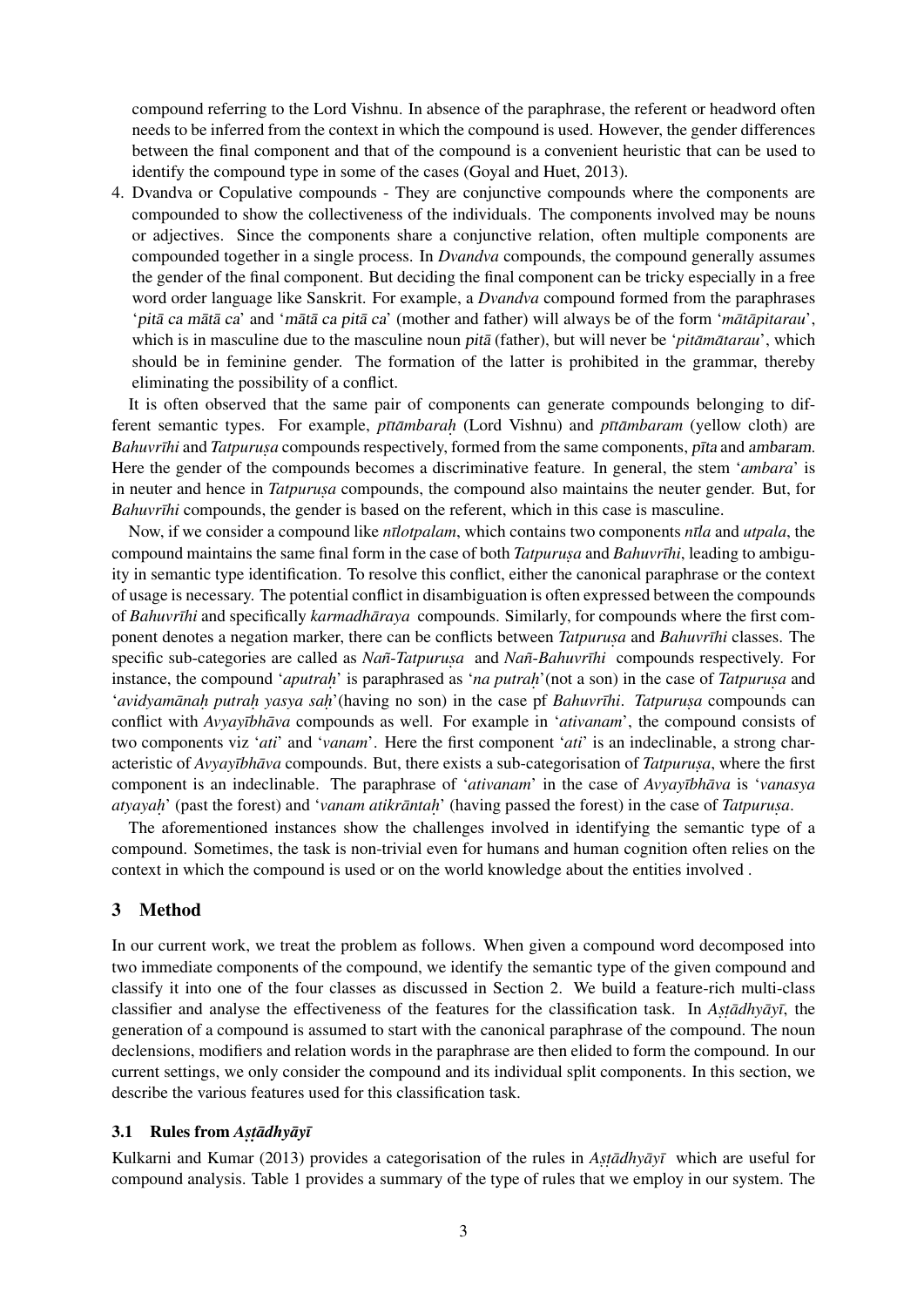| <b>Rule Type</b>    | <b>Rule</b>                                      | <b>Example</b>                  |  |  |  |
|---------------------|--------------------------------------------------|---------------------------------|--|--|--|
| Type 1: Lexical     | Astādhyāyī Rules like A.2.1.40 enlist specific   | aksaśaundah - śaunda is         |  |  |  |
| <i>lists</i>        | lists of stems to be used as a component in      | listed in the rule A.2.1.40     |  |  |  |
|                     | compound formation                               |                                 |  |  |  |
| Type 2: Morpho-     | Rules like A.2.1.25 use inflectional suffix,     | krta in the<br>compound         |  |  |  |
| logical Properties  | derivational suffix etc. of the components in    | svayamkrta<br>bears<br>a        |  |  |  |
|                     | paraphrase as conditions for compounding         | derivational suffix ta.         |  |  |  |
| Type 3: Seman-      | Rules like A.2.1.45 state specific properties of | Stem pūrvāhna (forenoon)        |  |  |  |
| tic property of the | objects as conditions for compounding, e.g.,     | in pūrvāhnakrta denotes a       |  |  |  |
| component           | part of day.                                     | part of day.                    |  |  |  |
| Type 4: Semantic    | Rules like A.2.1.57 check for specific rela-     | $nilotpalam - nlila$ (blue) de- |  |  |  |
| relations between   | tions between the components, e.g., Modifier     | scribes the second compo-       |  |  |  |
| the components      | - Modified relation                              | nent utpalam (lotus).           |  |  |  |

Table 1: Various rule types in *Astadhyayī* for compound analysis (Kulkarni and Kumar, 2013). A.2.1.40 etc. indicate the rule numbers in the book.

type 1 rules are lexical lists which contain lists of nouns and indeclinable that appear as a component in the compound. Type 2 considers the morphological properties of the components. Inflectional affixes are indicators of the case of the noun, gender and plurality. In our work, we utilise string patterns at the end of the components to infer inflectional and derivational affixes used. Obtaining the exact noun declensions from the final forms is not always deterministic as the same affix might be used for representing multiple noun declensions for a given word. Additionally, the current parsers in Sanskrit do not include analysers for derivational affixes. On an empirical analysis over a dataset of 8000 labelled compounds, we find that a little above 4000 of 10000 unique compound components are recognised by the Sanskrit Heritage Reader unambiguously (Goyal and Huet, 2016). This is primarily due to the fact that the parsers are lexicon driven, and also due to the absence of derivational suffix analysers. The last two rule types are semantic in nature. Rule type 3, i.e., rules that check for semantic property of the component, is captured using manually curated lists of lexicons such as list of rivers, parts of day and night, etc. It essentially contain word lists stated outside of *Astadhyayī*. The last type of rule looks into the possible relations between the components. where we utilise the lexical database *Amarakosa*.

#### 3.2 Relations from Lexicons

Lexical databases with annotated semantic networks are beneficial in identifying the semantic compatibility between individual nouns and hence can be used in compound analysis (Kim and Baldwin, 2005; Séaghdha and Copestake, 2013). We utilise 'Amarakosa', an ancient dictionary which covers about 11580 words (9031 unique lemmas) in altogether 4035 *synsets*. With efforts from Nair and Kulkarni (2010), Amarakosa is digitised, forming a semantic network explicitly labelled with semantic relations between the words. The lexicon primarily consists of six relations, of which three of the relations, namely, 'part-whole', 'is a kind of' and 'master-possession', are useful in identifying *Tatpurusa* compounds. Two of the three remaining relations, namely, 'child-parent' and 'husband-wife', are helpful in identifying *Dvandva* compounds. An additional advantage with *Amarakosa* is that we get gender information about the individual nouns from the e-lexicon, which is a discriminative factor in identifying *Bahuvrīhi* compounds as mentioned in Section 2. For each component, the gender, head word and the corresponding word with which the component bears the relation, are used as features. We consider all the six relations in *Amarakosa* between the compound components.

#### 3.3 Variable Length Character n-grams

We capture semantic class specific linguistic regularities present in our dataset using variable length character n-grams and character n-gram collocations shared between compounds. In order to learn the character n-grams, we use Adaptor grammars (Johnson et al., 2006), a non-parametric Bayesian approach towards learning productions for a probabilistic context free grammar (PCFG).

The grammar obtained from the Adaptor Grammar (AG) is a probabilistic context free grammar, where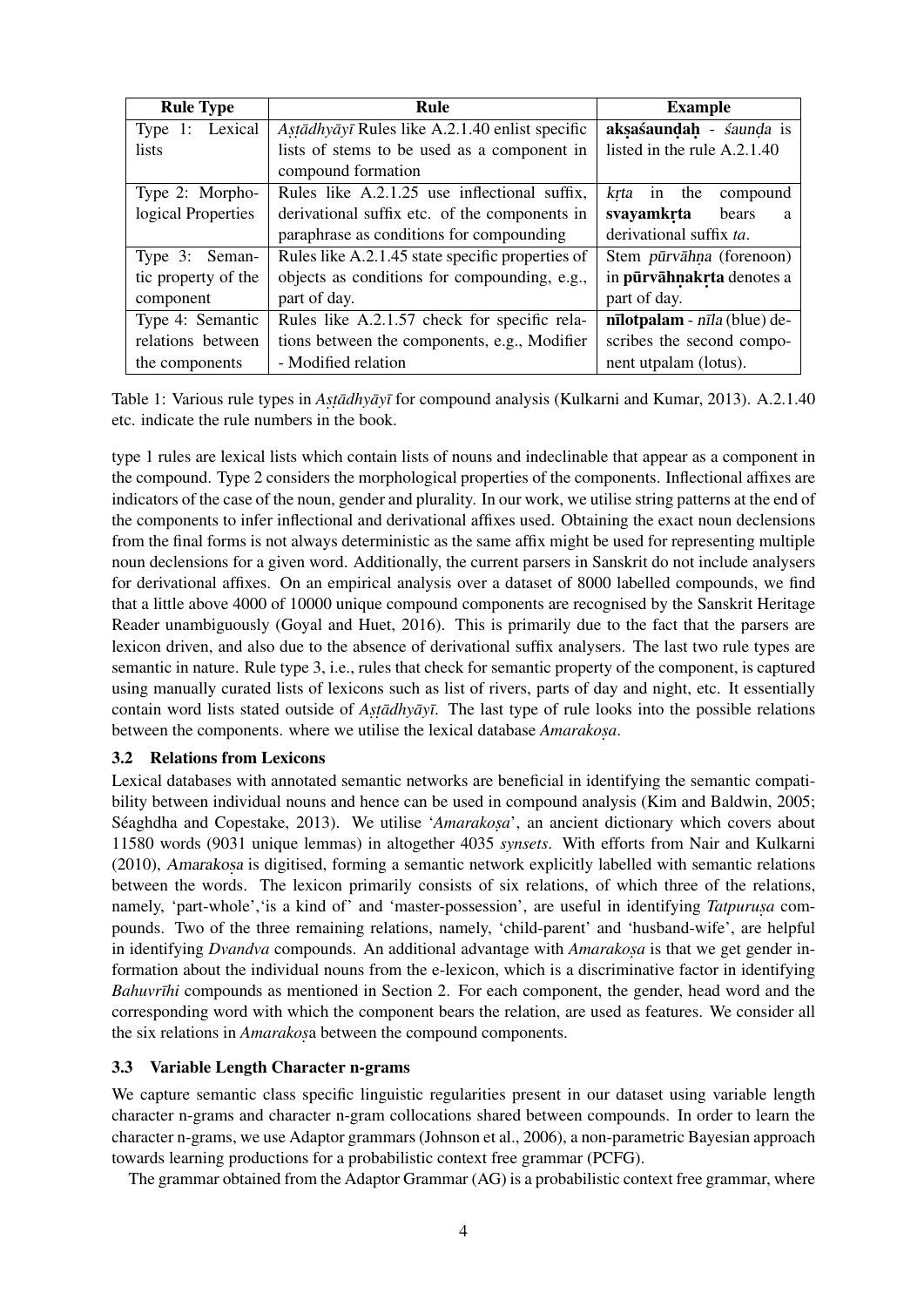the productions form a set of fixed non-terminals and the probabilities for the productions to be invoked are learnt from the data. In Adaptor Grammar, a skeletal context free grammar is defined as shown in Listing 1a, where the set of non-terminals to be adapted is fixed a priori and will be a subset of the entire set of non-terminals in the skeletal grammar. For each of the adapted non-terminal, marked with a '@', the grammar learns a distribution over trees rooted at each of the adapted non-terminal (Zhai et al., 2014). We learn grammars G1, G2 and G3 with the same skeletal structure in Listing 1a, but with different data samples belonging to *Tatpurusa*, *Bahuvrīhi* and *Dvandva* respectively. We did not learn a grammar for *Avyayībhāva*, due to insufficient data samples for learning the patterns. We use a '\$' marker to indicate the word boundary between the components and a '#' symbol to mark the beginning and ending of the first and the final components respectively. We also learn a grammar G4, where the entire dataset is taken together along with additional 4000 random pair of words from the DCS corpus, where none of the words appeared as a compound component in the corpus.



Listing 1: a) Skeletal grammar for the adaptor grammar (Johnson et al., 2006). b) Derivation tree for an instance of a production '#sa\$ sa' for the non-terminal @collocation ´

Every production in the learned grammars has a probability to be invoked, where likelihood of all the productions of a non-terminal sums to one. To obtain discriminative productions from G1, G2 and G3, we find conditional entropy of the production with that of G4 and filter only those productions above a threshold. We also consider all the unique productions in each of the Grammars in G1 to G3. We further restrict the productions based on the frequency of the production in the data and the length of the sub-string produced by the production, both of them were kept at the value of three.

We show an instance of one such production for a variable length character n-gram collocation. Here, for the adapted non-terminal @Collocation, we find that one of the production finally derives '#sa\$ sa', ´ which actually is derived as two @Word derivations as shown in the Listing 1b. We use this as a regular expression, which captures some properties that need to satisfied by the concatenated components. The particular production mandates that the first component must be exactly sa, as it is sandwiched between the symbols # and \$. Now, since  $\acute{a}$  occurs after the previous substring which contains \$ the boundary for both the components, *sa* should belong to the second component. Now, since as per the grammar both the substrings are independent @word productions, we relax the constraint that both the susbtrings should occur immediately one after the other. We treat the same as a regular expression, such that sa should occur after sa, and any number of characters can come in between both the substrings. For the particular susbtring, we had 22 compounds, all of them belonging to *Bahuvrīhi*, which satisfied the criteria. Now, compounds where first component is 'sa' are mostly *Bahuvrīhi* compounds, and this is obvious to Sanskrit linguists. But here, the system was not provided with any such prior information or possible patterns. The system learnt the pattern from the data. Incidentally, our dataset consisted of a few compound samples belonging to different classes where the first component was '*sa*'.

#### 3.4 Other Features

We look for specific patterns that check for the lexical similarity between components. For example, consider the compound *bhāvābhāvau* where the final component *a-bhāva* is the negation for the first component *bhāva*. The prepositions '*a*' and '*an*' represent negation of entities. We identify those compounds, where the first and second components differ only by *a* or *an*. This heuristic has its own limitations, as not all negations are marked by the markers. We also use Jaro-Winkler distance, an edit distance variant, between both the components as an additional feature to capture the lexical similarity between the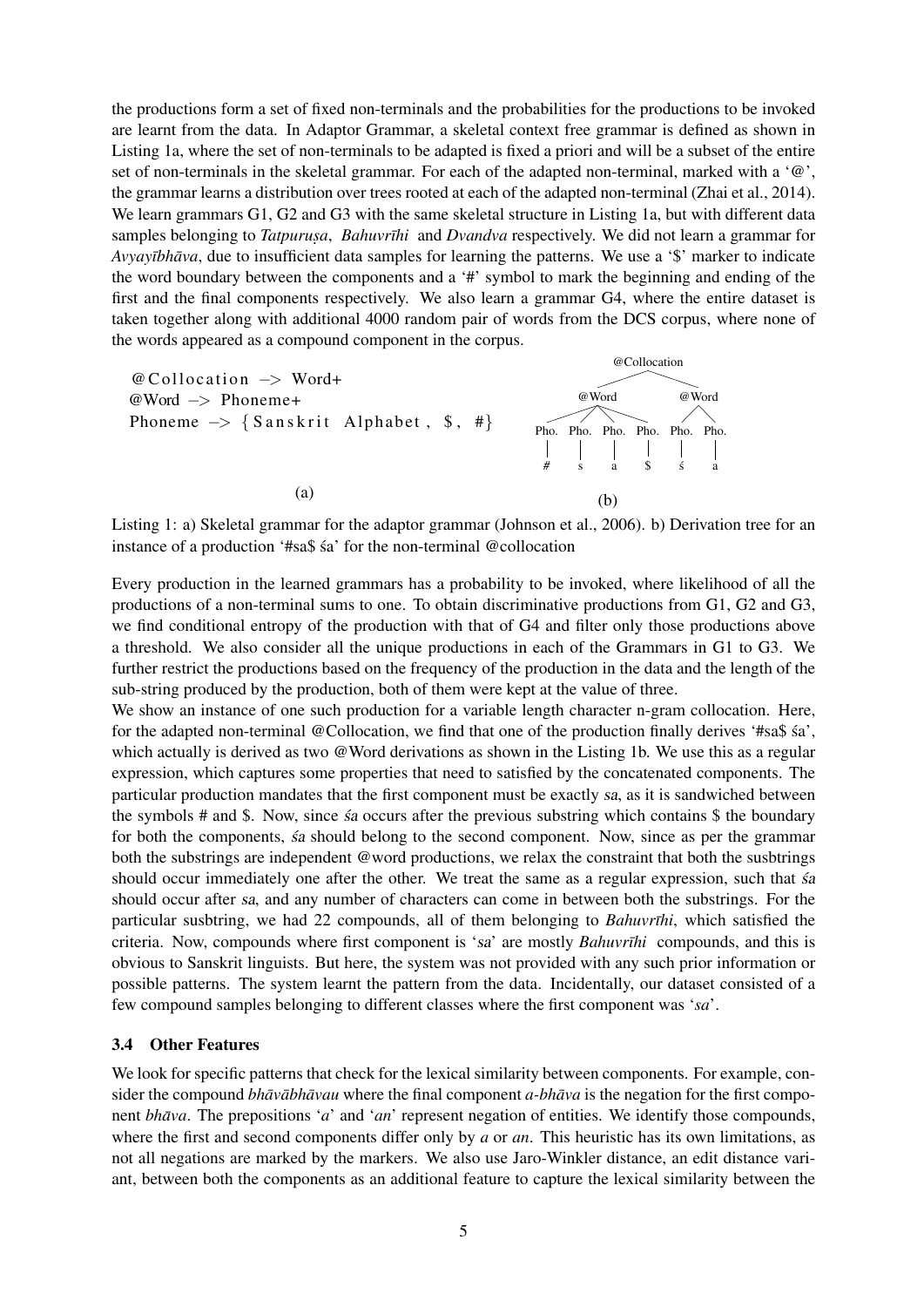| Word   | Component       | Compound         |  |  |
|--------|-----------------|------------------|--|--|
|        | <b>Position</b> | <b>Class</b>     |  |  |
| iti    | First           | Bahuvrīhi        |  |  |
| sva    | First           | <b>Tatpurusa</b> |  |  |
| manāh  | Final           | Bahuvrīhi        |  |  |
| mātā   | First           | Dvandva          |  |  |
| dharmā | Final           | Bahuvrīhi        |  |  |

| <b>Classifiers</b>         | P    | R    | F    | A    |  |
|----------------------------|------|------|------|------|--|
| <b>Random Forests</b>      | 0.76 | 0.75 | 0.74 | 0.74 |  |
| Extreme Random             | 0.76 | 0.75 | 0.74 | 0.75 |  |
| Forests (ERF)              |      |      |      |      |  |
| <b>Gradient Boosting</b>   | 0.62 | 0.54 | 0.53 | 0.54 |  |
| Methods (GBM)              |      |      |      |      |  |
| <b>Adaboost Classifier</b> | 0.71 | 0.69 | 0.69 | 69   |  |

Table 2: Sample of filtered words and their position in the compound.

Table 3: Precision (P), Recall (R), F-Score (F) & Accuracy (A) for the competing systems on held-out dataset.

components. We find that the mean Jaro-Winkler distance between components of *Dvandva* compounds (0.48) is higher than that of other compounds (0.31 - 0.38). We also consider the last three characters of the second component, where the second component bears the nominal inflections of the compound word. We also used a handful of specific suffix patterns based on the entropy score of the patterns in discriminating the classes. The patterns are indicative of the affix information. We finally filtered 34 words and patterns by manual inspection, that had lower entropy score as well as there is a linguistic motivation for their inclusion. Table 2 shows a sample of such filtered words; we skip the linguistic motivation behind the filtering of each lemma due to space constraints.

## 4 Experiments

### 4.1 Dataset

We obtained a labelled dataset of compounds and the decomposed pairs of components from the Sanskrit studies department, UoHyd<sup>3</sup>. The dataset contains more than 32000 unique compounds. The compounds were obtained from ancient digitised texts including  $S_{\text{r} \bar{\text{t}}}$  and Bhagavat G $\bar{\text{t}}$ ta, Caraka samhita among others. The dataset contains the *sandhi* split components along with the compounds. With more than 75 % of the dataset containing *Tatpurusa* compounds, we down-sample the *Tatpurusa* compounds to a count of 4000, to match with the second highest class, *Bahuvrīhi*. We find that the *Avyayībhāva* compounds are severely under-represented in the data-set, with about 5 % of the *Bahuvrīhi* class. From the dataset, we filtered 9952 different data-points split into 7957 data points for training and the remaining as heldout dataset. For all the features mentioned in Section 3, we have considered data points which are in the training set and we have not considered data from the held-out in calculating any of the features, including Adaptor grammar.

## 4.2 Results

Probably due to a large feature space of 2737 features we employ, and an imbalanced dataset, the performance of the classifier models like SVM and decision tree were near to chance with SVM making no predictions to the *Avyayībhāva* class. We use ensemble based approaches for our system and the results are presented in Table 3. The results presented in the table are predictions over held-out data, where the classifier was trained with the entire training data. We find that the Extreme Random Forests (ERF) (Geurts et al., 2006; Pedregosa et al., 2011) gives the best performance amongst all the compared systems in Table 3. The performance of the Random Forests and the ERF were almost similar with reported performance measures varying only from the third decimal point. Table 4b shows the result for the ERF classifier over training data when trained with 10 fold cross validation. The class-wise precision and recall for the model over held out dataset is presented in Table 4a. We find that the classifier fares poorly for *Avyayībhāva* and *Dvandva*, primarily due to sparsity in the data as they both amount to about 5% and 33% of the other two classes respectively.

To measure the impact of different types of features we have incorporated, we train the classifier incrementally with different feature types as reported in Section 3. We report the results over the held-out

<sup>3</sup> http://sanskrit.uohyd.ac.in/scl/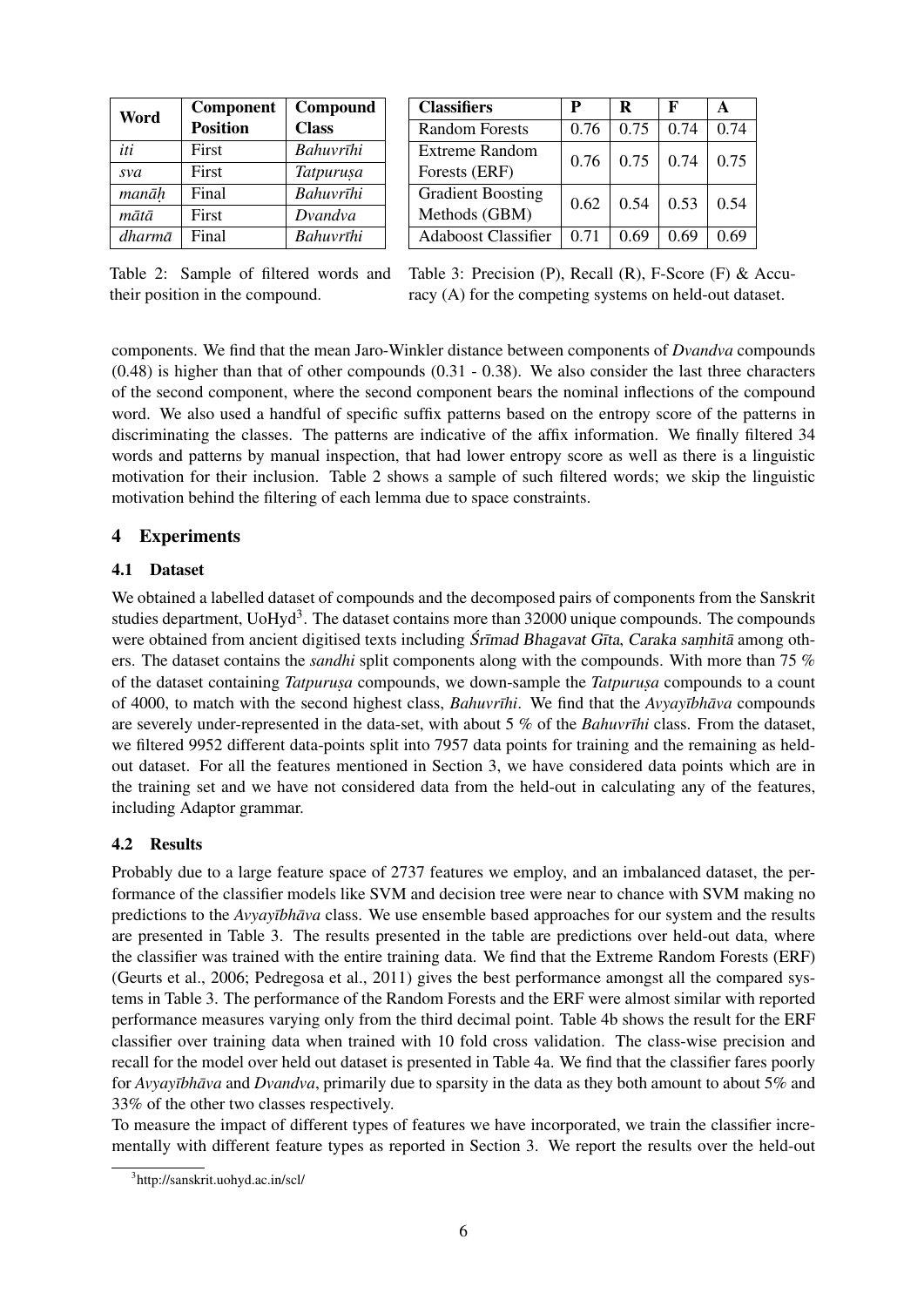| Class | P    | R    | F    |  | Class | P    | R    | $\mathbf F$ | Class | P    | R    | F    |
|-------|------|------|------|--|-------|------|------|-------------|-------|------|------|------|
| A     | 0.92 | 0.43 | 0.58 |  | A     | 0.85 | 0.48 | 0.61        | A     | 0.84 | 0.67 | 0.74 |
| B     | 0.85 | 0.74 | 0.79 |  | B     | 0.84 | 0.76 | 0.80        | B     | 0.88 | 0.73 | 0.79 |
| D     | 0.69 | 0.39 | 0.49 |  | D     | 0.94 | 0.25 | 0.39        | D     | 0.69 | 0.61 | 0.65 |
| T     | 0.68 | 0.88 | 0.77 |  | T     | 0.75 | 0.85 | 0.80        | m     | 0.72 | 0.87 | 0.79 |
| (a)   |      |      | (b)  |  |       |      | (c)  |             |       |      |      |      |

Table 4: Classwise Precision (P), Recall (R) and F-Score (F) results for three different setups. a) on held-out data (Accuracy - 0.75). b) with 10-fold cross validation over training data (Accuracy - 0.79). c) Easy ensemble on held-out data (Accuracy - 0.77). A, B, D and T represent the classes  $A$ *vvavībhāva, Bahuvrīhi, Dvandva* and *Tatpurusa* respectively.



Figure 1: Confusion Matrix heat map for the easy Figure 2: Alluvial graph showing the classification ensemble classifier outcome for specific sub-classes

data. At first we train the system with only *Astadhyayī* rules and features discussed in Section 3.4. We find that the overall accuracy of the system is about 59.34%. We do not report the accuracy of the system when we use *Astadhyayī* rules alone as it was not sufficient to cover all the samples. Then we augmented the classifier by adding features from *Amarakosa* as described in Section 3.2. We find that the overall accuracy of the system has increased to 63.81%. Notably, the precision for *Dvandva* and *Bahuvrīhi* increased by absolute values 0.15 and 0.06 respectively. We then add the Adaptor grammar features to the feature set and Table 4a presents the result of the system with the entire feature set. We perform feature ranking based on entropy measure. We try to iteratively drop the least ranked features in steps of 50, till 1700 of 2737 features are dropped. We find that the accuracy does not change much, but mostly drops from the reported accuracy of 0.75 by a maximum of 0.38% (0.747).

To handle the imbalanced data set, we employed easy ensemble (Liu et al., 2009) approach. In easy ensemble approach, we form multiple training sets, where each of the set is a subset of the original training set such that the data samples in the minority classes remain intact whereas the majority classes are under-sampled to a defined proportion. In effect, we have multiple training sets where the data samples in the majority class are distributed across the subsets. Now with each of the subset, we run ERF classifier and average out the results. As can be seen from Table 4c, this approach gives consistent results across the four classes, with significant improvements in F-Score for *Dvandva* and *Avyayībhāva* classes. We further look into specific cases of compound classes which get misclassified. Figure 1 shows the confusion matrix heat-map for our best performing system, the easy ensemble classifier. From the heat-map we can observe that most of the mis-classifications go to *Tatpurusa*, resulting in a lower precision of 0.72 for *Tatpurusa*. It can also be noted that there are no *Dvandva* and *Avyayībhāva* mis-classifications. Figure 2 represents classification of the specific cases of sub-types as discussed in Section 2. *Avyayībhāva* and *Tatpurusa* can potentially be conflicting as there exists specific types of *Tatpurusa* where the first component can be an *avyaya*. We find that 6 data samples of *Tatpurusa* have been misclassified into *Avyayībhāva* and all the 6 data points have their first component as an *avyaya*. From Figure 1, it is already clear that majority of mis-classifications in *Avyayībhāva* go to *Tatpurusa*. Out of 70 mis-classifications of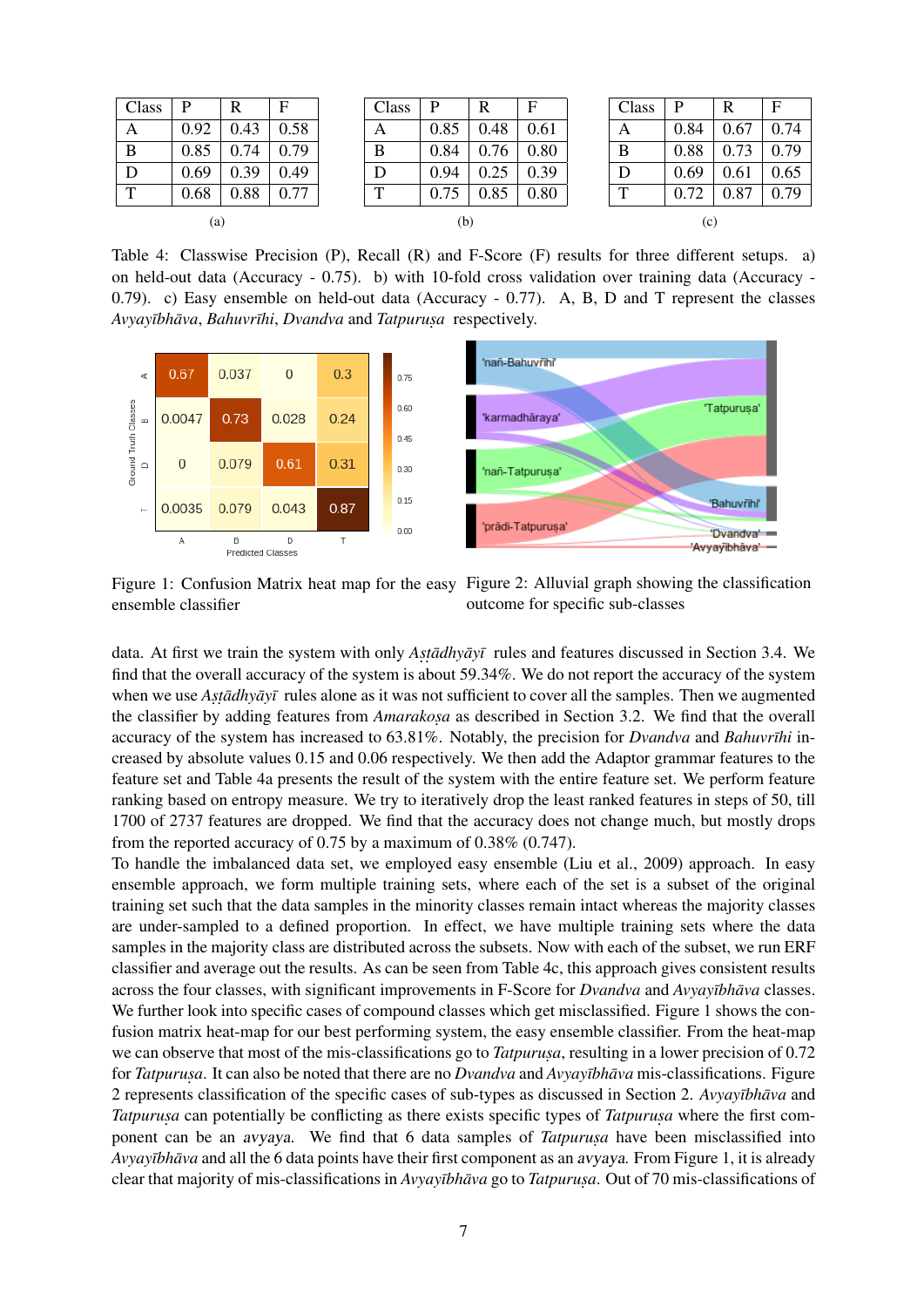*Tatpurusa* to *Bahuvrīhi*, 38 belong to *karmadhāraya* class. Also only 2 of the *karmadhāraya* compounds got mis-classified to a different class other than *Bahuvrīhi*. 83.81 % of the *karmadhāraya* compounds got correctly classified into *Tatpurusa*. *Nañ*-*Bahuvrīhi* and *Nañ*-*Tatpurusa* are also potentially conflicting cases, and we find that in *Nañ*-*Tatpurusa*, 8 of 11 mis-classifications happen to *Bahuvrīhi* class and in *Nañ*-*Bahuvrīhi* 13 of 14 mis-classifications happen to *Tatpurusa* class. But in all the aforementioned cases, the majority of the data samples got correctly classified.

# 5 Related Work

Semantic analysis of compounds has attracted much traction from the computational linguistics community, especially on languages like English, German, Italian, Afrikaans and Dutch (Verhoeven et al., 2014). Lexical databases like Wordnet (Kim and Baldwin, 2005) and Wikipedia (Strube and Ponzetto, 2006) were extensively used to infer semantic relations between the components in a compound. Effectiveness of verb-semantics and word sense disambiguation of the components involved were also studied (Kim and Baldwin, 2006; Kim and Baldwin, 2013). Seaghdha (2009) defines wordnet kernel functions ´ for identifying the relational similarity between the components. Works like Séaghdha and Copestake (2013) use corpus-based approaches where co-occurrence measures between the components are utilised. Nastase et al. (2006) combine both the corpus-based approaches and lexical database based approaches for semantic analysis of compounds. Ziering and van der Plas (2016) presents a corpus-based approach for splitting of German compounds The authors augment the model by incorporating distributional information in Ziering et al. (2016). Botha et al. (2012) builds a language model by using a hierarchical Bayesian model where the models for head word and the other component are conditioned differently. The *samarthāhnika* (Joshi, 1968) gives a detailed account of the discussion involved in the Indian tradition on the semantic compatibility of constituents and the compositionality of the meaning of a compound. Pataskar (1996) has discussed the use of the *Dvandva* compounds in relation to their case endings and how *Pāṇini* dealt with the *sūtras* in *Astādhyāyī*. Bhandare (1995) has discussed the structural and semantic aspects of *Dvandva* compounds. Mahavir (1986) has discussed various transformations that take place on the canonical paraphrase of a compound (vigrahavakya) to generate the final form. Gillon (2009) proposes an extended phrase structure syntax to represent the underlying constituent structure of the compounds. Kumar (2012) has described the computational analysis of Sanskrit compounds in his doctoral dissertation. Goyal and Huet (2013) describes various morphological phenomena involved in the generation and analysis of *Avyayībhāva* compounds. Pavankumar (2015) built a Sanskrit compound generator, adhering to the tradition followed in *Astadhyayī*, as a part of his doctoral dissertation.

# 6 Conclusion

In this work, we built an automated classifier for identifying the semantic type of a compound in Sanskrit. With an ensemble based classifier approach, we tackle the challenge of an imbalanced dataset and our system effectively classifies data into appropriate semantic classes. We successfully incorporate rules from the ancient grammar treatise *Astadhyayī*, lexical relations from *Amarakosa* and we also learn linguistic structures from the data using adaptor grammars. In our work, we show the improvement in performance after incorporating each of the aforementioned feature types. We also discuss the specific cases of conflicts between the semantic types.

Our primary motivation for this work was to understand the computational challenges involved in automated means of classifying compounds in Sanskrit. Our work can be seen as an extension in the line of works suggested in Kulkarni and Kumar (2013), and ours is the first such system for Sanskrit to incorporate semantic relations in taxonomy as well as class specific linguistic structures for the task. Results from our system demonstrate the effectiveness of a lexical database for the task and that it is a promising direction to be explored. We can extend the current system by incorporating other lexicons such as Indowordnet (Sinha et al., 2006) along with *amarakosa*. The improvement gained by using adaptor grammar productions look promising, as the grammar was not exposed to the data from the held-out dataset and yet was able to classify the data samples into appropriate classes. We will be further investigating the utility of Adaptor grammar in defining skeletal grammars as per the rules mentioned in Gillon (2009) and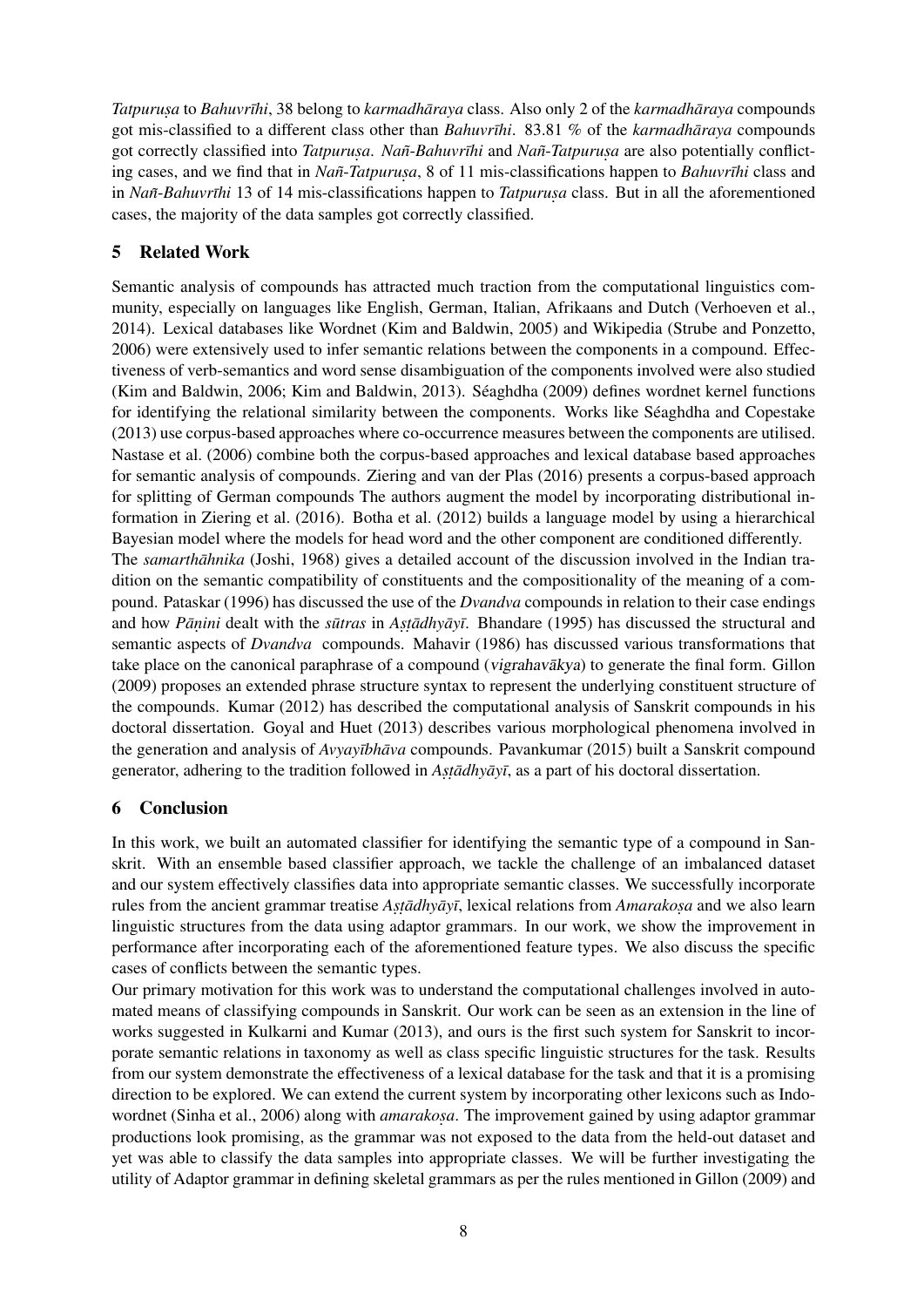some of the conditional rules in *Astadhyay itself.* From multiple instances discussed in Section 2, the role of context in determining compound type is evident. But such systems should be designed only after giving enough thought on solving the obvious resource constraints that the language currently faces.

#### Acknowledgements

The authors would like to thank Mr. Nishant Nikhil and Ms. Survi Makharia, IIT Kharagpur, for their contributions towards the implementation of the framework.

#### References

Marco Baroni, Johannes Matiasek, and Harald Trost. 2002. Wordform-and class-based prediction of the components of german nominal compounds in an aac system. In *Proceedings of the 19th international conference on Computational linguistics-Volume 1*, pages 1–7. Association for Computational Linguistics.

V. V. Bhandare. 1995. Structural and Semantic Aspects of the Dvandva Compound. *Annals of the Bhandarkar Oriental Research Institute*, 76(1-4):89–96.

Jan Botha, Chris Dyer, and Phil Blunsom. 2012. Bayesian language modelling of german compounds. In *Proceedings of COLING 2012*.

Pierre Geurts, Damien Ernst, and Louis Wehenkel. 2006. Extremely randomized trees. *Machine learning*, 63(1):3–42.

Brendan Gillon. 1991. Sanskrit word formation and context free rules. *Toronto Working Papers in Linguistics*, 11.

Brendan S. Gillon. 2009. Tagging Classical Sanskrit Compounds. In Amba Kulkarni and Gerard Huet, editors, ´ *Sanskrit Computational Linguistics 3*, pages 98–105. Springer-Verlag LNAI 5406.

Pawan Goyal and Gérard Huet. 2013. Completeness analysis of a sanskrit reader. In *Proceedings, 5th International Symposium on Sanskrit Computational Linguistics. DK Printworld (P) Ltd*, pages 130–171.

Pawan Goyal and Gérard Huet. 2016. Design and analysis of a lean interface for sanskrit corpus annotation. *Journal of Language Modelling*, 4(2):145–182.

Mark Johnson, Thomas L Griffiths, and Sharon Goldwater. 2006. Adaptor grammars: A framework for specifying compositional nonparametric bayesian models. In *Advances in neural information processing systems*, pages 641– 648.

S. D. Joshi. 1968. Patañjali's Vyākaraṇa - Mahābhāṣya Samarthāhnika (P. 2.1.1). Centre of Advanced Study in Sanskrit, University of Poona, Poona.

Su Nam Kim and Timothy Baldwin. 2005. Automatic interpretation of noun compounds using wordnet similarity. In *International Conference on Natural Language Processing*, pages 945–956. Springer.

Su Nam Kim and Timothy Baldwin. 2006. Interpreting semantic relations in noun compounds via verb semantics. In *Proceedings of the COLING/ACL on Main conference poster sessions*, pages 491–498. Association for Computational Linguistics.

Su Nam Kim and Timothy Baldwin. 2013. Word sense and semantic relations in noun compounds. *ACM Transactions on Speech and Language Processing (TSLP)*, 10(3):9.

Amrith Krishna, Bishal Santra, Pavan Kumar Satuluri, Sasi Prasanth Bandaru, Bhumi Faldu, Yajuvendra Singh, and Pawan Goyal. 2016. Word segmentation in sanskrit using path constrained random walks. In *Proceedings of COLING 2016*.

Amba Kulkarni and Anil Kumar. 2013. Clues from astādhyāyī for compound type identification. In 5th Interna*tional Sanskrit Computational Linguistics Symposium (SCLS)*.

Anil Kumar. 2012. An Automatic Sanskrit Compound Processor. In *Proceedings of the International Sanskrit Computational Linguistics Symposium*. Springer-Verlag LNAI 5406.

Xu-Ying Liu, Jianxin Wu, and Zhi-Hua Zhou. 2009. Exploratory undersampling for class-imbalance learning. *IEEE Transactions on Systems, Man, and Cybernetics, Part B (Cybernetics)*, 39(2):539–550.